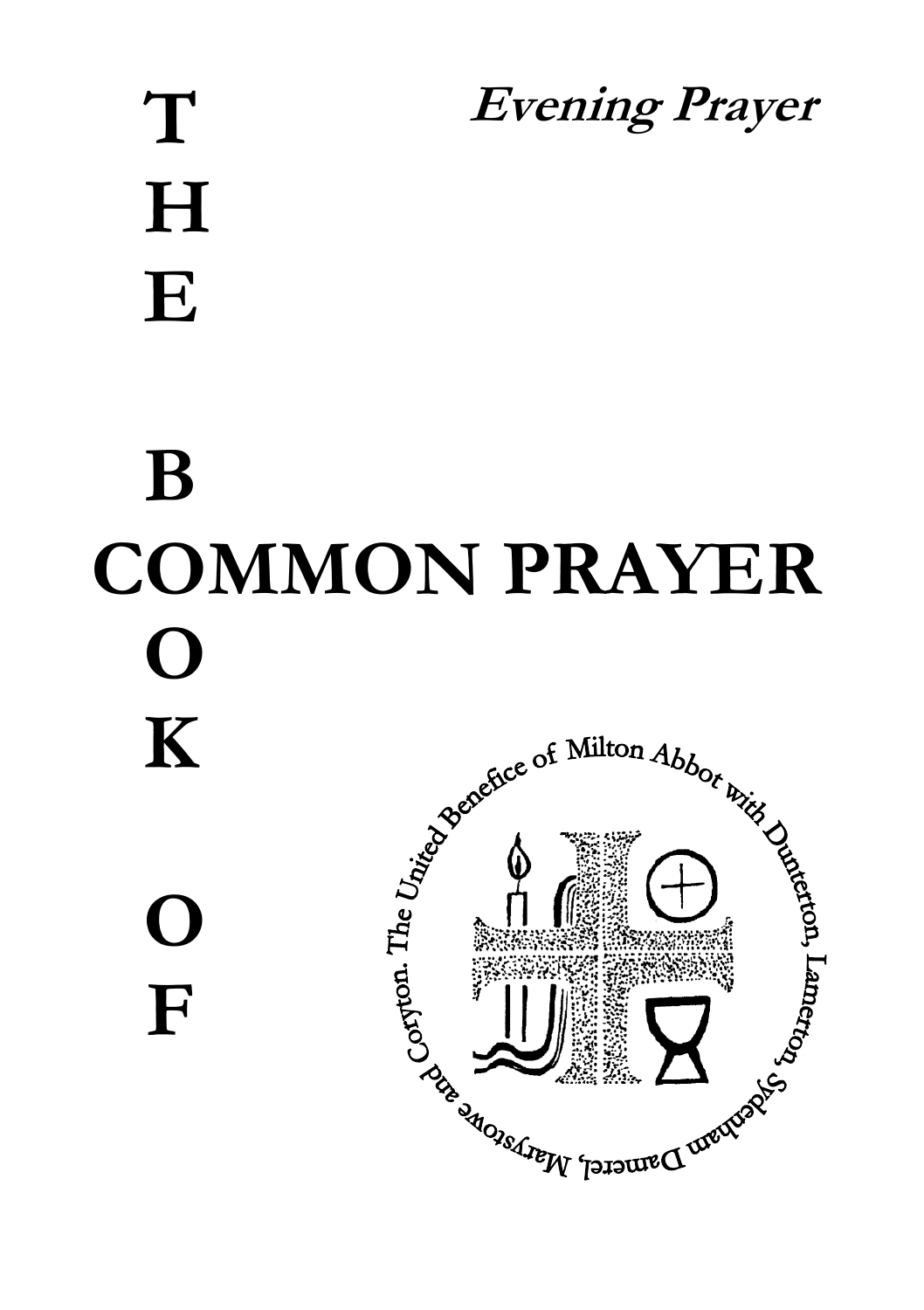## **The Order for Evening Prayer**

## **Hymn**

*At the beginning of Evening Prayer the Minister shall read with a loud voice one or more of these Sentences of the Scriptures that follow. And then shall he say that which is written after the said Sentences.*

WHEN the wicked man turneth away from his wickedness that he hath committed, and doeth that which is lawful and right, he shall save his soul alive. *Ezekiel 18.27*

I acknowledge my transgressions, and my sin is ever before me. *Psalm 51.3*

Hide thy face from my sins, and blot out all mine iniquities. *Psalm 51.9*

The sacrifices of God are a broken spirit : a broken and a contrite heart, O God, thou wilt not despise. *Psalm 51.17*

Rend your heart, and not your garments, and turn unto the Lord your God: for he is gracious and merciful, slow to anger, and of great kindness, and repenteth him of the evil. *Joel 2.13*

To the Lord our God belong mercies and forgivenesses, though we have rebelled against him: neither have we obeyed the voice of the Lord our God, to walk in his laws which he set before us. *Daniel 9.9-10*

O Lord, correct me, but with judgement; not in thine anger, lest thou bring me to nothing. *Jeremiah 10.24; Psalm 6.1*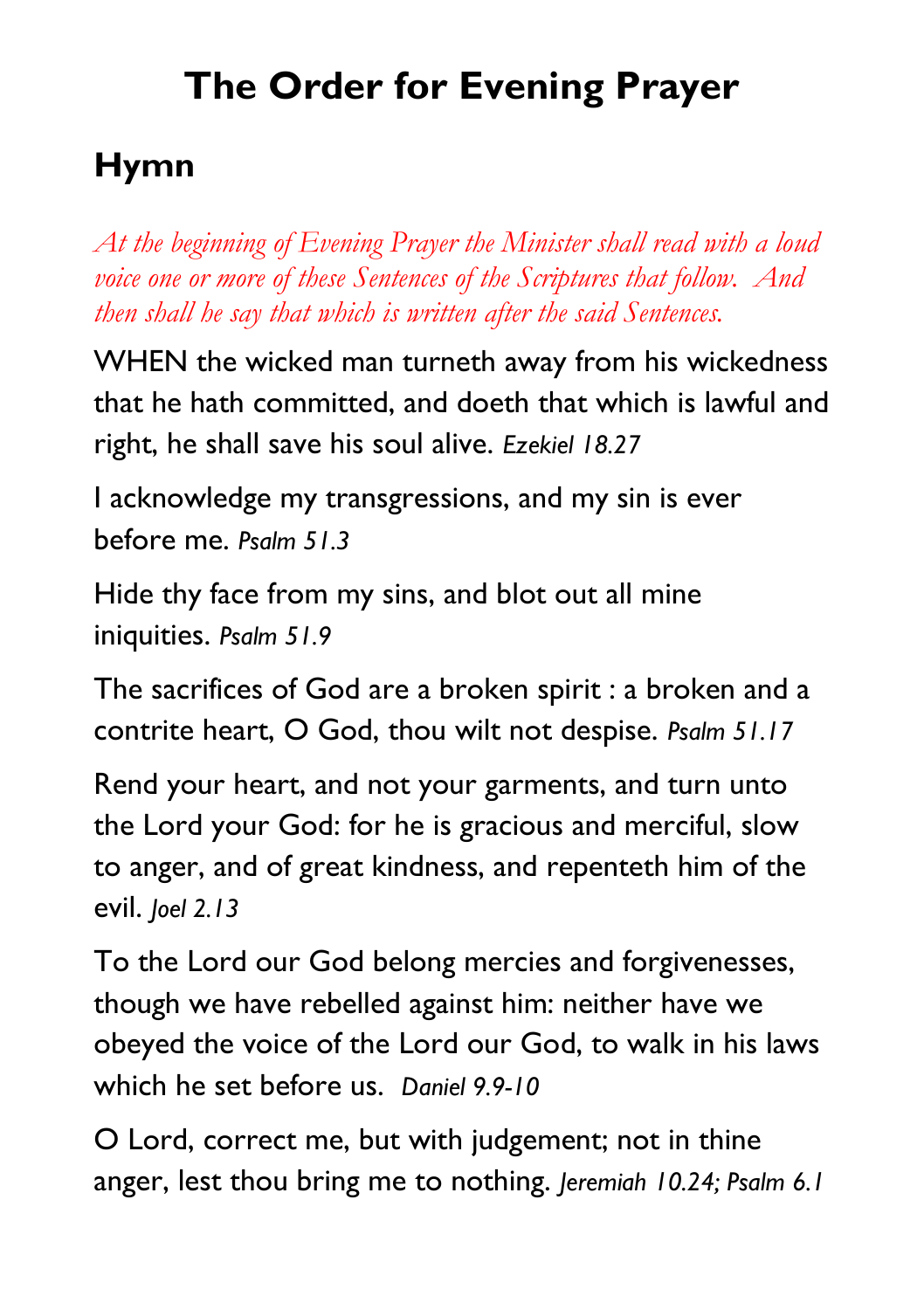Repent ye; for the Kingdom of heaven is at hand. *St. Matthew 3.2*

I will arise and go to my father, and will say unto him, Father, I have sinned against heaven, and before thee, and am no more worthy to be called thy son. *St. Luke 15.18-19*

Enter not into judgement with thy servant, O Lord; for in thy sight shall no man living be justified. *Psalm 143.2*

If we say that we have no sin, we deceive ourselves, and the truth is not in us: but if we confess our sins, he is faithful and just to forgive us our sins, and to cleanse us from all unrighteousness. *1 St. John 1.8-9*

#### **Confession**

DEARLY beloved brethren, the Scripture moveth us in sundry places to acknowledge and confess our manifold sins and wickedness; and that we should not dissemble nor cloke them before the face of Almighty God our heavenly Father; but confess them with an humble, lowly, penitent, and obedient heart; to the end that we may obtain forgiveness of the same, by his infinite goodness and mercy. And although we ought at all times humbly to acknowledge our sins before God; yet ought we most chiefly so to do, when we assemble and meet together to render thanks for the great benefits that we have received at his hands, to set forth his most worthy praise, to hear his most holy Word, and to ask those things which are requisite and necessary, as well for the body as the soul.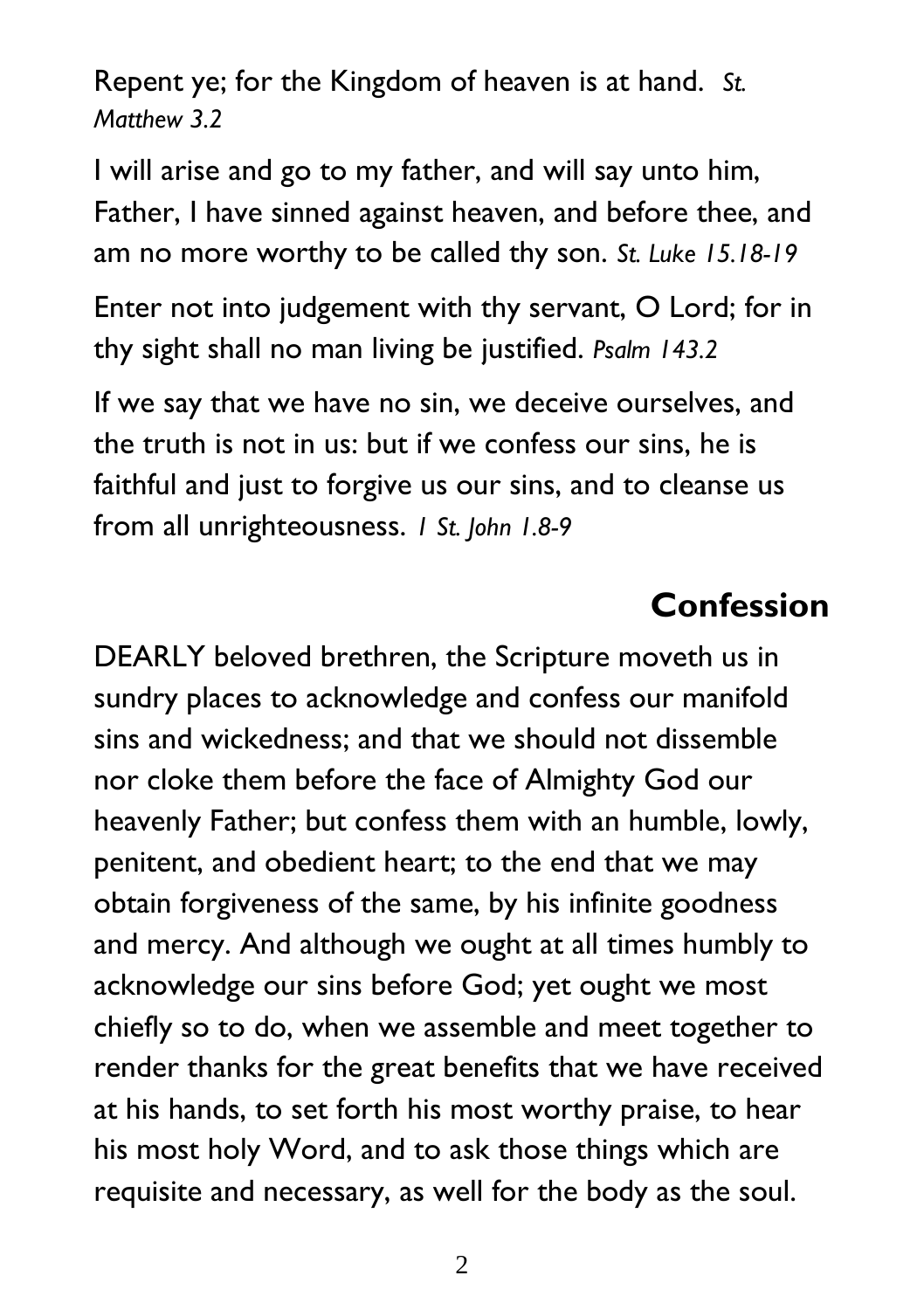Wherefore I pray and beseech you, as many as are here present, to accompany me with a pure heart and humble voice unto the throne of the heavenly grace, saying after me:

#### *A general Confession to be said of the whole Congregation after the minister, all kneeling.*

**ALMIGHTY and most merciful Father, We have erred, and strayed from thy ways like lost sheep, We have followed too much the devices and desires of our own hearts, We have offended against thy holy laws, We have left undone those things which we ought to have done, And we have done those things which we ought not to have done, And there is no health in us: But thou, O Lord, have mercy upon us miserable offenders; Spare thou them, O God, which confess their faults, Restore thou them that are penitent, According to thy promises declared unto mankind in Christ Jesu our Lord: And grant, O most merciful Father, for his sake, That we may hereafter live a godly, righteous, and sober life, To the glory of thy holy Name. Amen.**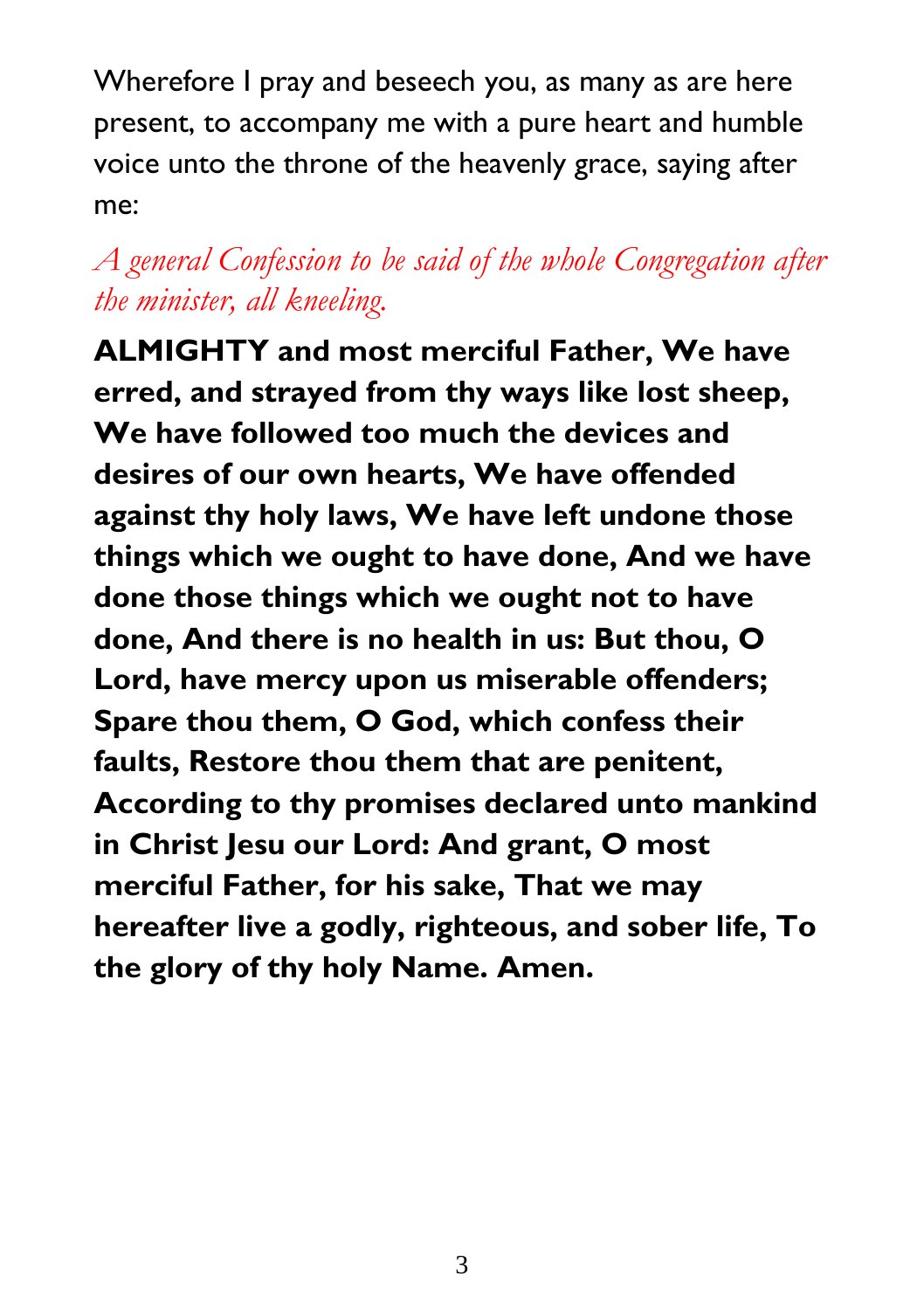#### *The Absolution or Remission of sins to be pronounced by the Priest alone, standing: the people still kneeling.*

ALMIGHTY God, the Father of our Lord Jesus Christ, who desireth not the death of a sinner, but rather that he may turn from his wickedness, and live; and hath given power, and commandment, to his Ministers, to declare and pronounce to his people, being penitent, the Absolution and Remission of their sins: He pardoneth and absolveth all them that truly repent, and unfeignedly believe his holy Gospel. Wherefore let us beseech him to grant us true repentance, and his Holy Spirit, that those things may please him, which we do at this present; and that the rest of our life hereafter may be pure, and holy; so that at the last we may come to his eternal joy; through Jesus Christ our Lord. **Amen.**

*If no priest be present the person saying the service shall read the Collect for the Twenty-First Sunday after Trinity, that person and the people still kneeling.*

*Then the Minister shall kneel, and say the Lord's Prayer: the people also kneeling, and repeating it with him.*

**OUR Father, which art in heaven, Hallowed be thy Name, Thy kingdom come, Thy will be done, in earth as it is in heaven. Give us this day our daily bread; And forgive us our trespasses, As we forgive them that trespass against us; And lead us not into temptation, But deliver us from evil. For thine is the kingdom, the power, and the glory, For ever and ever. Amen.**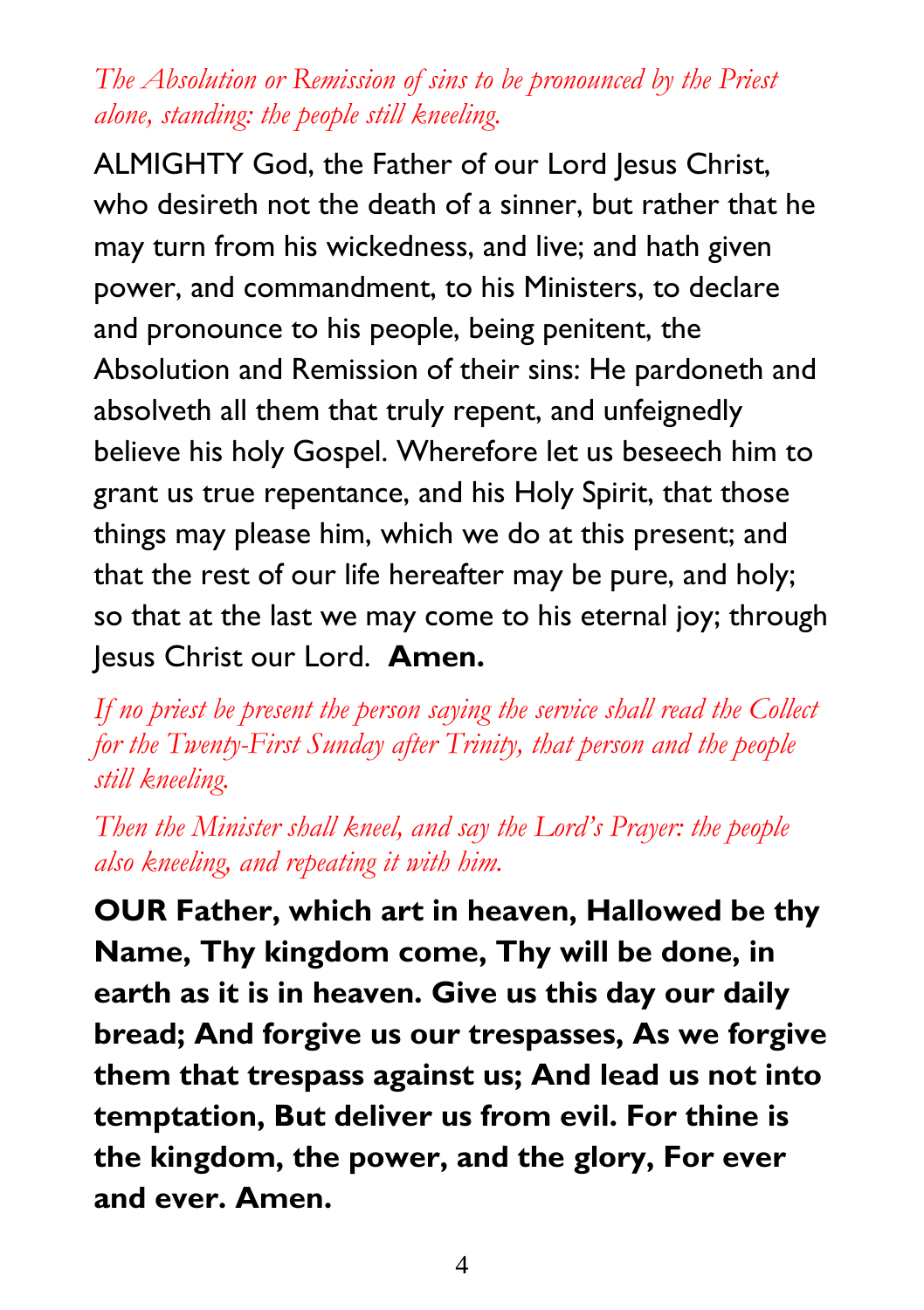#### *Then likewise he shall say,*

| Priest. | O Lord open thou our lips.         |
|---------|------------------------------------|
| Answer. | And our mouth shall shew forth thy |
|         | praise.                            |
| Priest. | O God, make speed to save us.      |

*Answer.* **O Lord, make haste to help us.**

*Here, all standing up, the Priest shall say,*

Glory be to the Father, and to the Son, and to the Holy Ghost;

*Answer.* **As it was in the beginning, is now, and ever shall be, world without end. Amen.**

*Priest.* Praise ye the Lord.

*Answer.* **The Lord's Name be praised.** 

*Then shall be said or sung the Psalms in order as they be appointed. Then a Lesson of the Old Testament, as is appointed. And after that Magnificat in English, as followeth.*

> Glory be to the Father, and to the Son: and to the Holy Ghost;

*Answer.* **As it was in the beginning, is now, and ever shall be: world without end. Amen.**

#### **The First Lesson**

*Here endeth the First Lesson*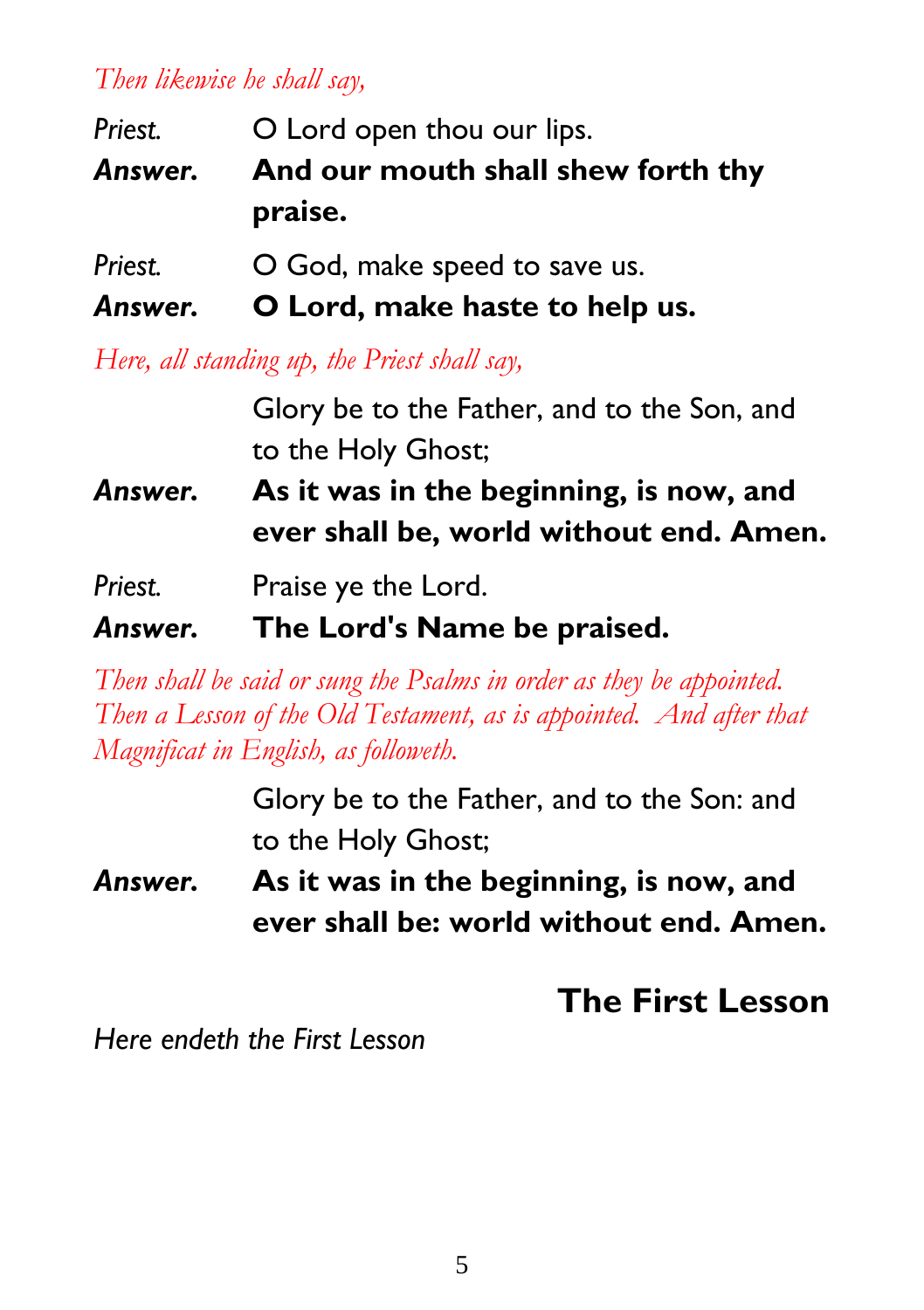## **Magnificat**

MY soul doth  $\frac{1}{2}$  magnify the  $\frac{1}{2}$  Lord : and my spirit hath rejoiced in God my Saviour.

For he | hath re|garded **:** the | lowliness | of his | handmaiden.

For be | hold, from | henceforth **:** all gene|rations shall | call me | blessed.

For he that is mighty hath | magnified | me **:** and | holy | is his | Name.

And his mercy is on | them that | fear him **:** through  $\vert$  out  $\vert$  all  $\vert$  generations.

He hath shewed | strength with his | arm **:** he hath scattered the proud in the imaglination of their hearts.

He hath put down the mighty | from their | seat **:** and hath ex alted the | humble and | meek.

He hath filled the hungry with | good | things **:** and the rich he | hath sent | empty a | way.

He remembering his mercy hath holpen his servant Israel **:** as he promised to our forefathers, Abraham | and his seed for ever.

Glory be to the Father, and | to the | Son **:** and | to the | Holy Ghost; as it was in the beginning, is now, and ever shall be **:** world without | end |. A|men.

#### **The Second Lesson**

*Here endeth the Second Lesson*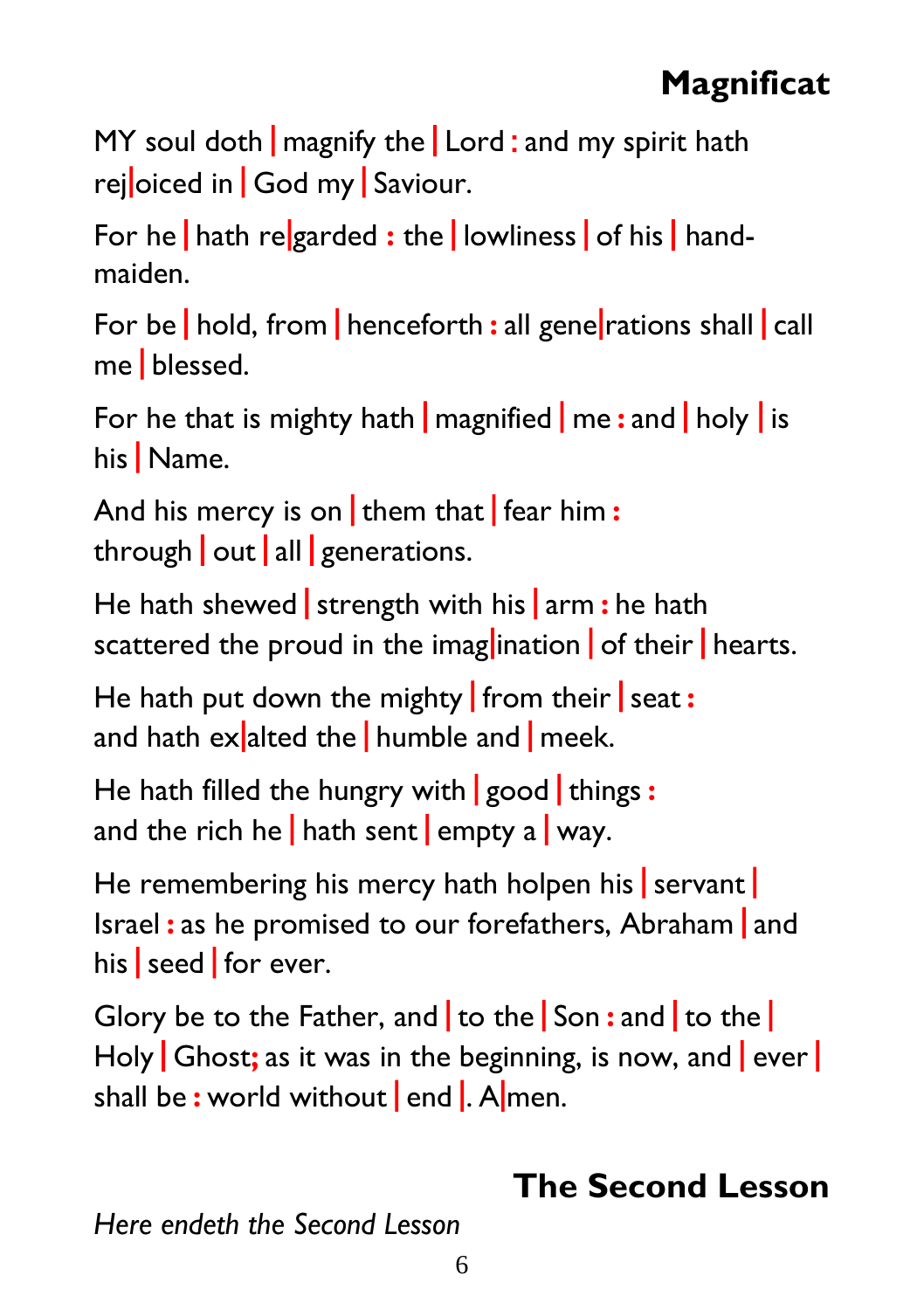## **Nunc Dimittis**

LORD, now lettest thou thy servant depart in | peace **:** ac|cording | to thy | word.

For mine | eyes have | seen **:** thy |-| sal|vation; Which thou | hast prep|ared **:** before the face  $\vert$  of  $\vert$  all  $\vert$  people; To be a light to | lighten the | Gentiles **:** and to be the <u>| glory</u> of thy | people | Israel. Glory be to the Father, and | to the | Son **:** and to the Holy Ghost;

As it was in the beginning, is now, and ever shall be: world without end. Almen.

*Then shall be said or sung the Apostle's Creed, by the Minister and the people standing.*

#### **I BELIEVE in God the Father Almighty, Maker of heaven and earth:**

**And in Jesus Christ his only Son our Lord, Who was conceived by the Holy Ghost, Born of the Virgin Mary, Suffered under Pontius Pilate, Was crucified, dead, and buried: He descended into hell; The third day he rose again from the dead; He ascended into heaven, And sitteth on the right hand of God the Father Almighty; From thence he shall come to judge the quick and the dead. I believe in the Holy Ghost; The holy Catholick Church; The Communion of Saints; The Forgiveness of sins; The Resurrection of the body, And the Life everlasting. Amen.**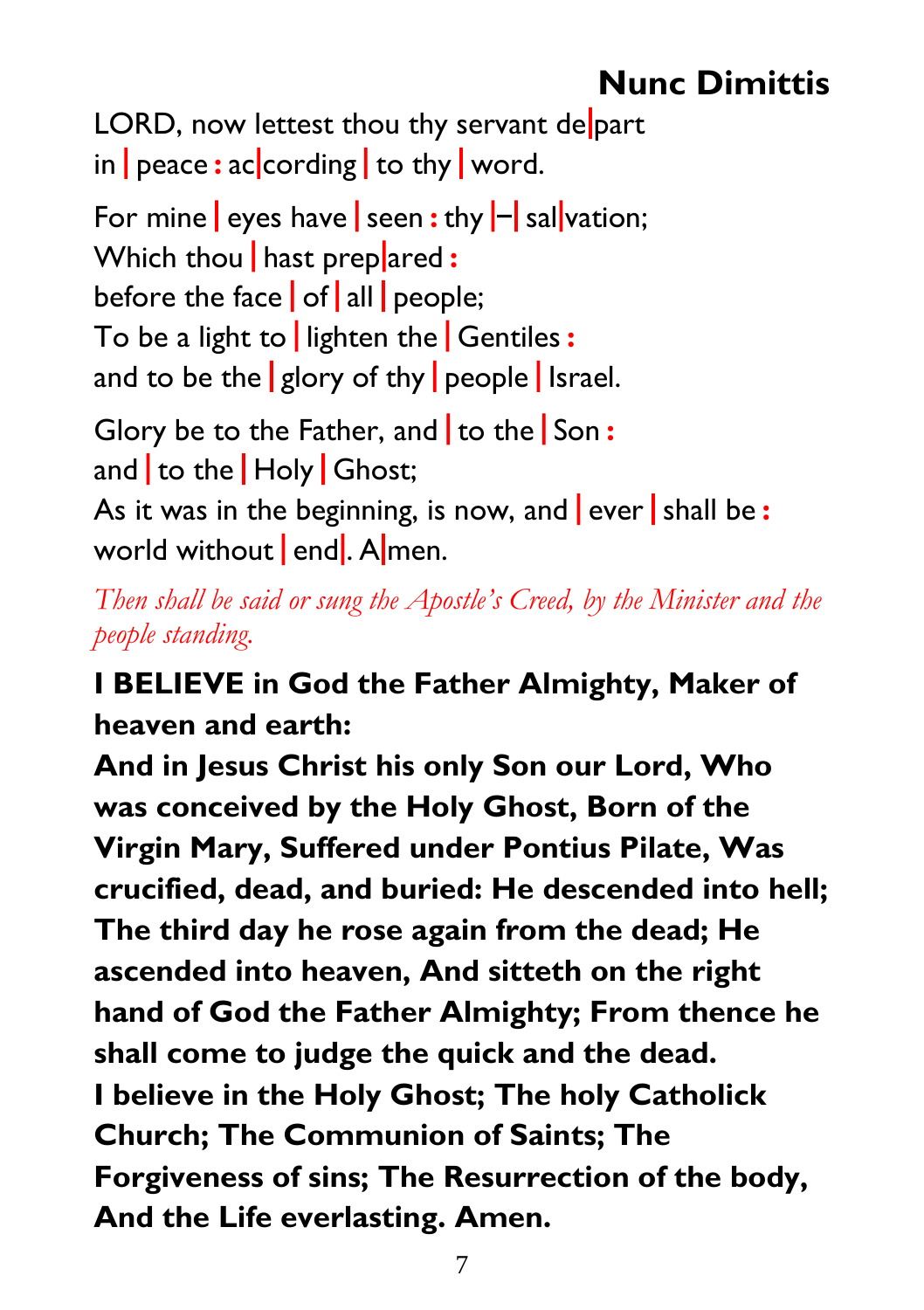*And after that these Prayers following, all devoutly kneeling: the Minister first pronouncing with a loud voice.*

| Minister. | The Lord be with you.       |
|-----------|-----------------------------|
| Answer.   | And with thy spirit.        |
| Minister. | Let us pray.                |
|           | Lord, have mercy upon us.   |
| Answer.   | Christ, have mercy upon us. |
|           | Lord, have mercy upon us.   |

*Then the Minister, Clerks, and people shall say the Lord's Prayer with a loud voice.*

**OUR Father, which art in heaven, Hallowed be thy Name, Thy kingdom come, Thy will be done, in earth as it is in heaven. Give us this day our daily bread; And forgive us our trespasses, As we forgive them that trespass against us; And lead us not into temptation, But deliver us from evil. Amen.**

*Then the Priest standing up shall say,*

| Priest.            | O Lord, shew thy mercy upon us.                                              |
|--------------------|------------------------------------------------------------------------------|
| Answer.            | And grant us thy salvation.                                                  |
| Priest.<br>Answer. | O Lord, save the Queen.<br>And mercifully hear us when we call<br>upon thee. |
| Priest.            | Endue thy Ministers with righteousness.                                      |
| Answer.            | And make thy chosen people joyful.                                           |
| Priest.            | O Lord, save thy people.                                                     |
| Answer.            | And bless thine inheritance.                                                 |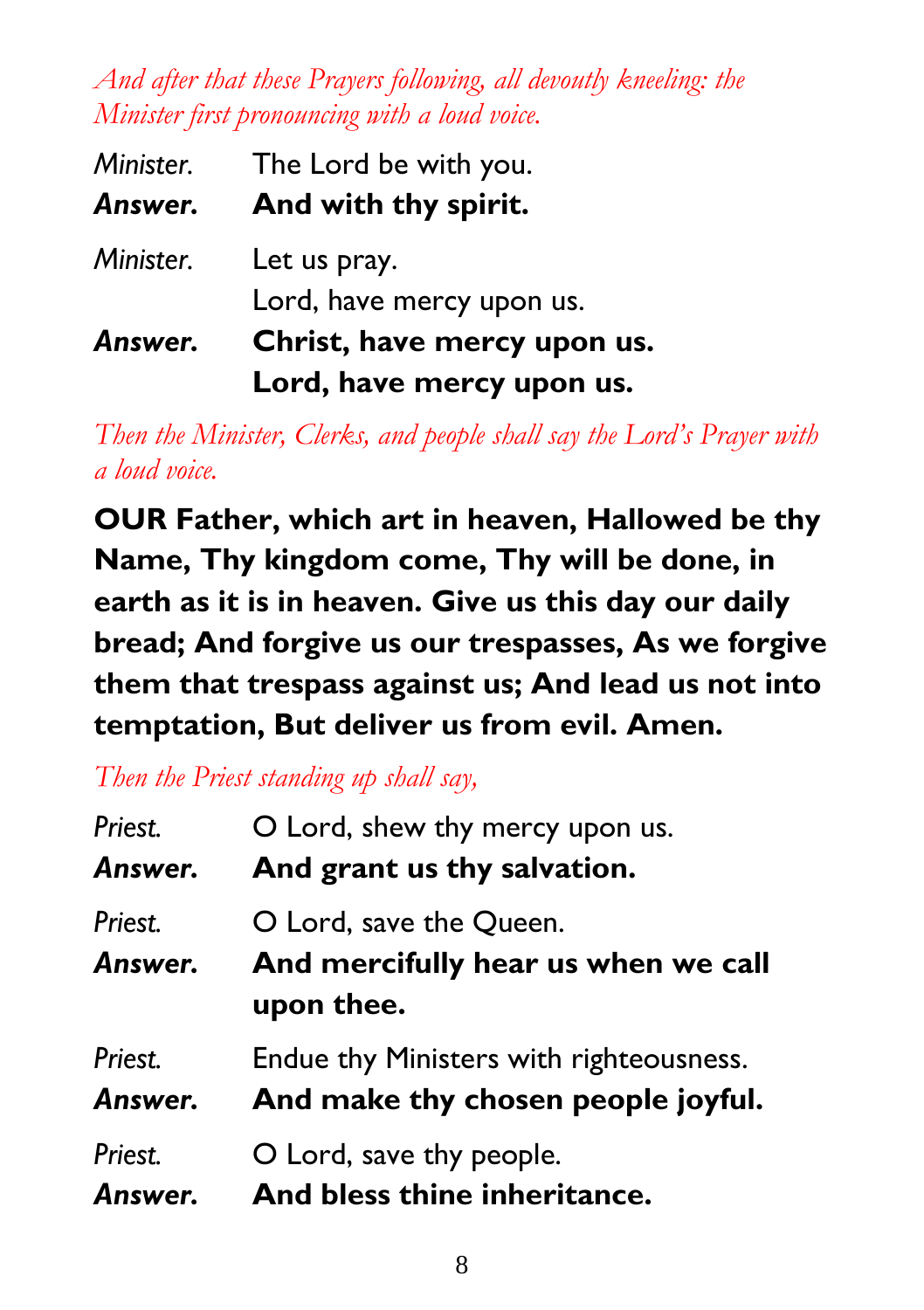## Priest. **Give peace in our time, O Lord.** *Answer.* **Because there is none other that fighteth for us, but only thou, O God.** *Priest.* O God, make clean our hearts within us.

#### *Answer.* **And take not thy Holy Spirit from us.**

*Then shall follow three Collects: The first for the day: The second for Peace: The third for Aid against all perils, as hereafter followeth: which two last Collects shall be daily said at Evening Prayer without alteration.*

*The Second Collect at Evening Prayer.*

**O GOD, from whom all holy desires, all good counsels, and all just works do proceed: Give unto thy servants that peace which the world cannot give; that both our hearts may be set to obey thy commandments, and also that by thee we being defended from the fear of our enemies may pass our time in rest and quietness; through the merits of Jesus Christ our Saviour. Amen.** 

*The Third Collect, for Aid against all Perils*

**LIGHTEN our darkness, we beseech thee, O Lord; and by thy great mercy defend us from all perils and dangers of this night; for the love of thy only Son, our Saviour, Jesus Christ. Amen.** 

**Hymn**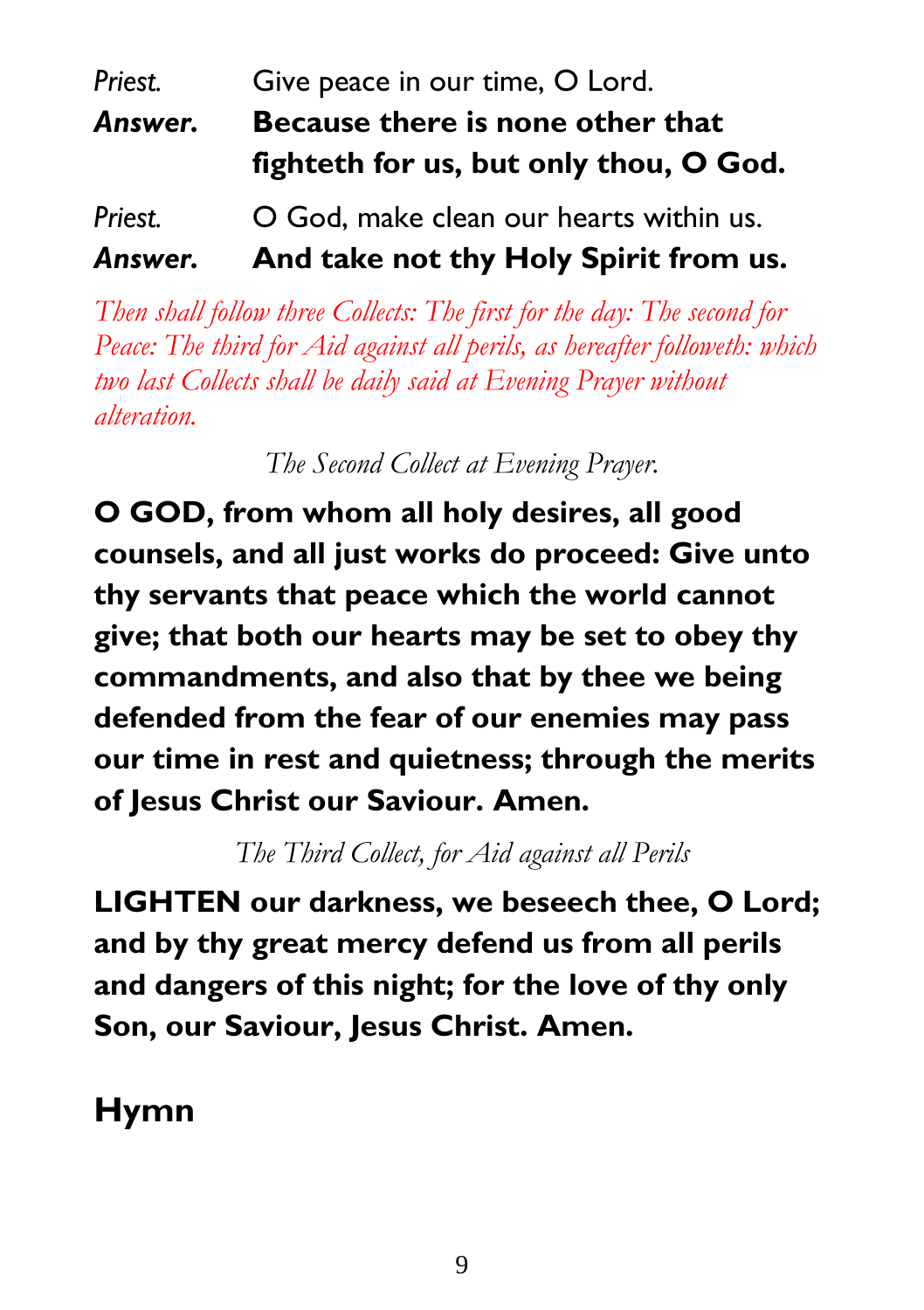## **Intercessions**

#### *A prayer of saint Chrysostom*

**Almighty God, who hast given us grace at this time with one accord to make our common supplications unto thee: and dost promise that when two or three are gathered together in thy name thou wilt grant their requests: Fulfil now, O Lord, the desires and petitions of thy servants, as may be most expedient for them; granting us in this world knowledge of thy truth, and in the world to come life everlasting. Amen**

#### *2 Corinthians 13.*

**THE grace of our Lord Jesus Christ, and the love of God, and the fellowship of the Holy Ghost, be with us all evermore. Amen.**

#### **Hymn**

#### **Sermon**

## **Blessing**

THE peace of God, which passeth all understanding, keep your hearts and minds in the knowledge and love of God, and of his Son Jesus Christ our Lord: and the blessing of God almighty, the Father, the Son, and the Holy Ghost, be amongst you and remain with you always. **Amen.**

## **Hymn**